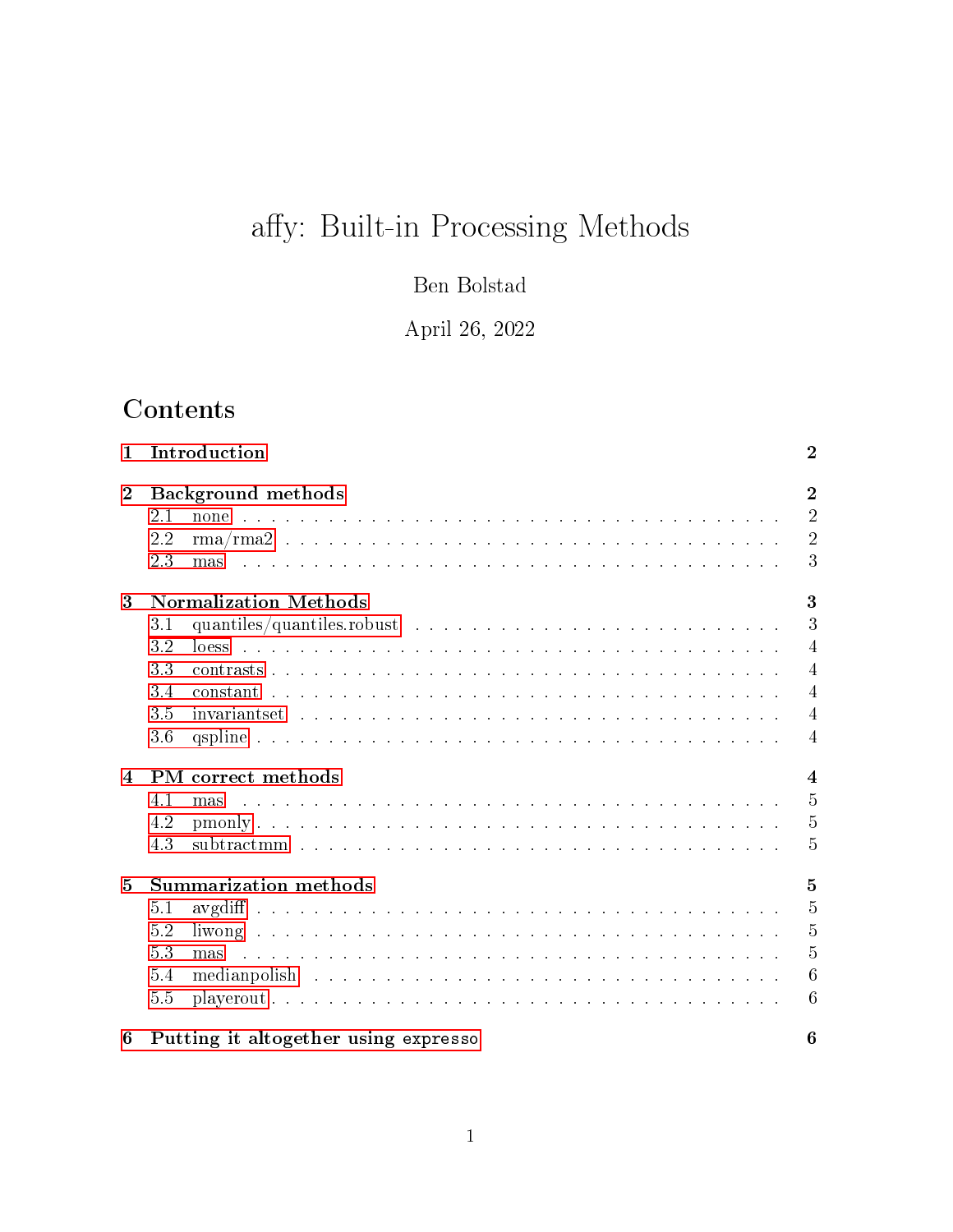# <span id="page-1-0"></span>1 Introduction

This document describes the preprocessing methods that have currently been built into the affy package. Hopefully it will clarify for the reader what each of the routines does. There is a separate vignette which describes how you might write your own routines and use them in combination with the built-in routines.

As usual, loading the package in your R session is required.

R> library(affy) ##load the affy package

# <span id="page-1-1"></span>2 Background methods

You can see the background correction methods that are built into the package by examining the variable bgcorrect.method.

```
> bgcorrect.methods()
```
[1] "bg.correct" "mas" "none" "rma"

#### <span id="page-1-2"></span>2.1 none

Calling this method actually does nothing. It returns the object unchanged. May be used as a placeholder.

#### <span id="page-1-3"></span> $2.2 \quad {\rm rms}/{\rm rms}$

These are background adjustment implementations for the rma method [Irizarry et al.](#page-6-0) [\(2003\)](#page-6-0). They differ only in how they estimate a set of parameters (generally you should use rma in preference to rma2. In both cases PM probe intensities are corrected by using a global model for the distribution of probe intensities. The model is suggested by looking at plots of the empirical distribution of probe intensities. In particular the observed PM probes are modeled as the sum of a normal noise component N (Normal with mean  $\mu$  and variance  $\sigma^2$ ) and a exponential signal component S (exponential with mean  $\alpha$ ). To avoid any possibility of negatives, the normal is truncated at zero. Given we have O the observed intensity, this then leads to an adjustment.

$$
E(s|O = o) = a + b \frac{\phi\left(\frac{a}{b}\right) - \phi\left(\frac{o - a}{b}\right)}{\Phi\left(\frac{a}{b}\right) + \Phi\left(\frac{o - a}{b}\right) - 1}
$$

where  $a = s - \mu - \sigma^2 \alpha$  and  $b = \sigma$ . Note that  $\phi$  and  $\Phi$  are the standard normal distribution density and distribution functions respectively.

Note that MM probe intensities are not corrected by either of these routines.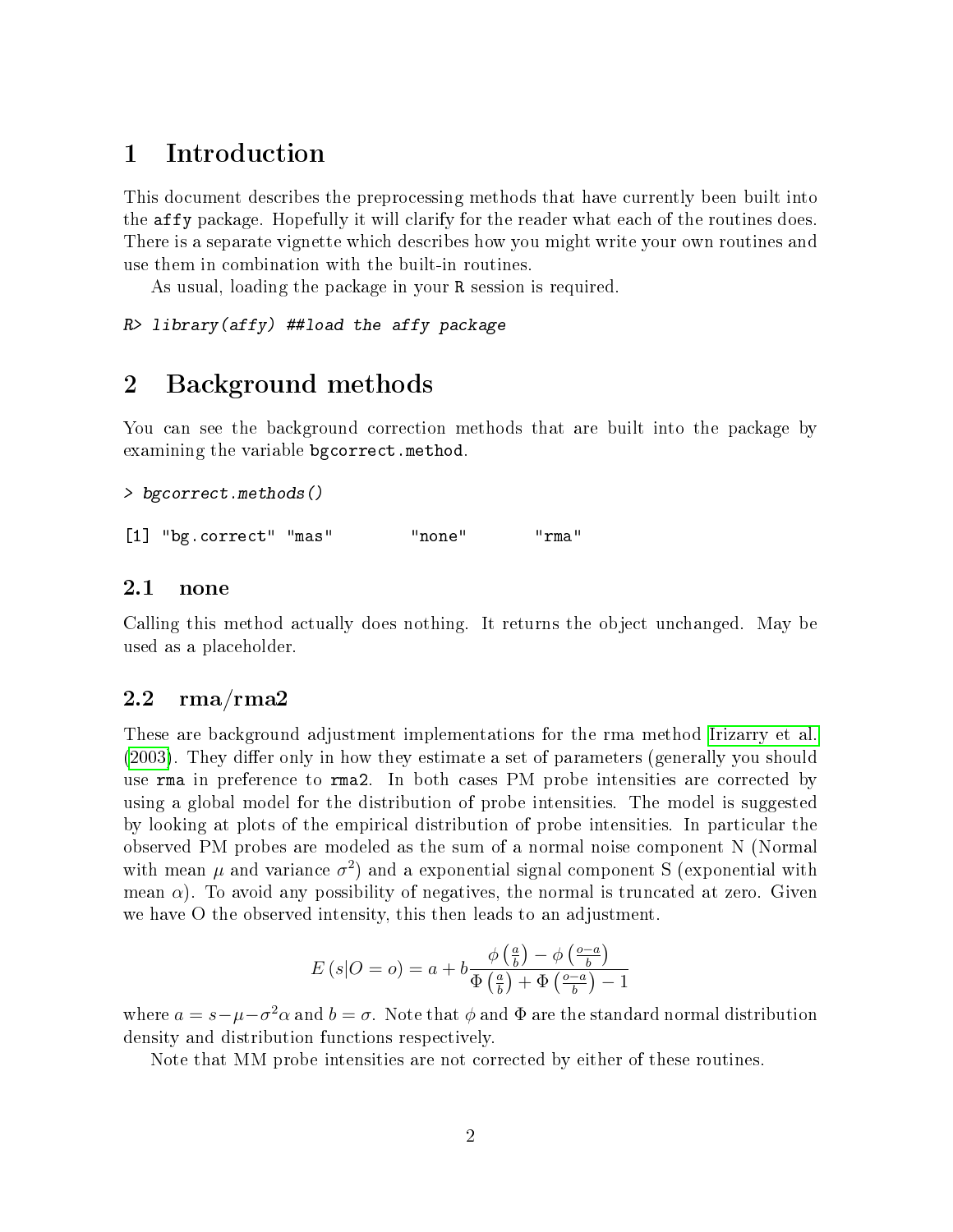### <span id="page-2-0"></span>2.3 mas

This is an implementation of the background correction method outlined in the Statisti-cal Algorithms Description Document Affymetrix [\(2002\)](#page-6-1). The chip is broken into a grid of 16 rectangular regions. For each region the lowest 2% of probe intensities are used to compute a background value for that grid. Each probe is then adjusted based upon a weighted average of the backgrounds for each of the regions. The weights are based on the distances between the location of the probe and the centriods of 16 different regions. Note this method corrects both PM and MM probes.

# <span id="page-2-1"></span>3 Normalization Methods

You can see the background correction methods that are built into the package by examining the variable bgcorrect.method.

```
> normalize.AffyBatch.methods()
```

| $\lceil 1 \rceil$ "constant" | "contrasts" | "invariantset" | "loess"            |
|------------------------------|-------------|----------------|--------------------|
| [5] "methods"                | "qspline"   | "quantiles"    | "quantiles.robust" |

The Quantile, Contrast and Loess normalizations have been discussed and compared in [Bolstad et al.](#page-6-2) [\(2003\)](#page-6-2).

### <span id="page-2-2"></span>3.1 quantiles/quantiles.robust

The quantile method was introduced by [Bolstad et al.](#page-6-2) [\(2003\)](#page-6-2). The goal is to give each chip the same empirical distribution. To do this we use the following algorithm where X is a matrix of probe intensities (probes by arrays):

- 1. Given n array of length p, form X of dimension  $p \times n$  where each array is a column
- 2. Sort each column of X to give  $X_{\text{sort}}$
- 3. Take the means across rows of  $X_{\text{sort}}$  and assign this mean to each element in the row to get  $X'_{\text{sort}}$
- 4. Get  $X_{\text{normalized}}$  by rearranging each column of  $X'_{\text{sort}}$  to have the same ordering as original X

The quantile normalization method is a specific case of the transformation  $x_i' =$  $F^{-1}\left(G\left(x_{i}\right)\right)$ , where we estimate  $G$  by the empirical distribution of each array and  $F$  using the empirical distribution of the averaged sample quantiles. Quantile normalization is pretty fast.

The quantiles function performs the algorithm as above. The quantile.robust function allows you to exclude or down-weight arrays in the computation of  $\tilde{G}$  above. In most cases we have found that the quantiles method is sufficient for use and quantiles.robust not required.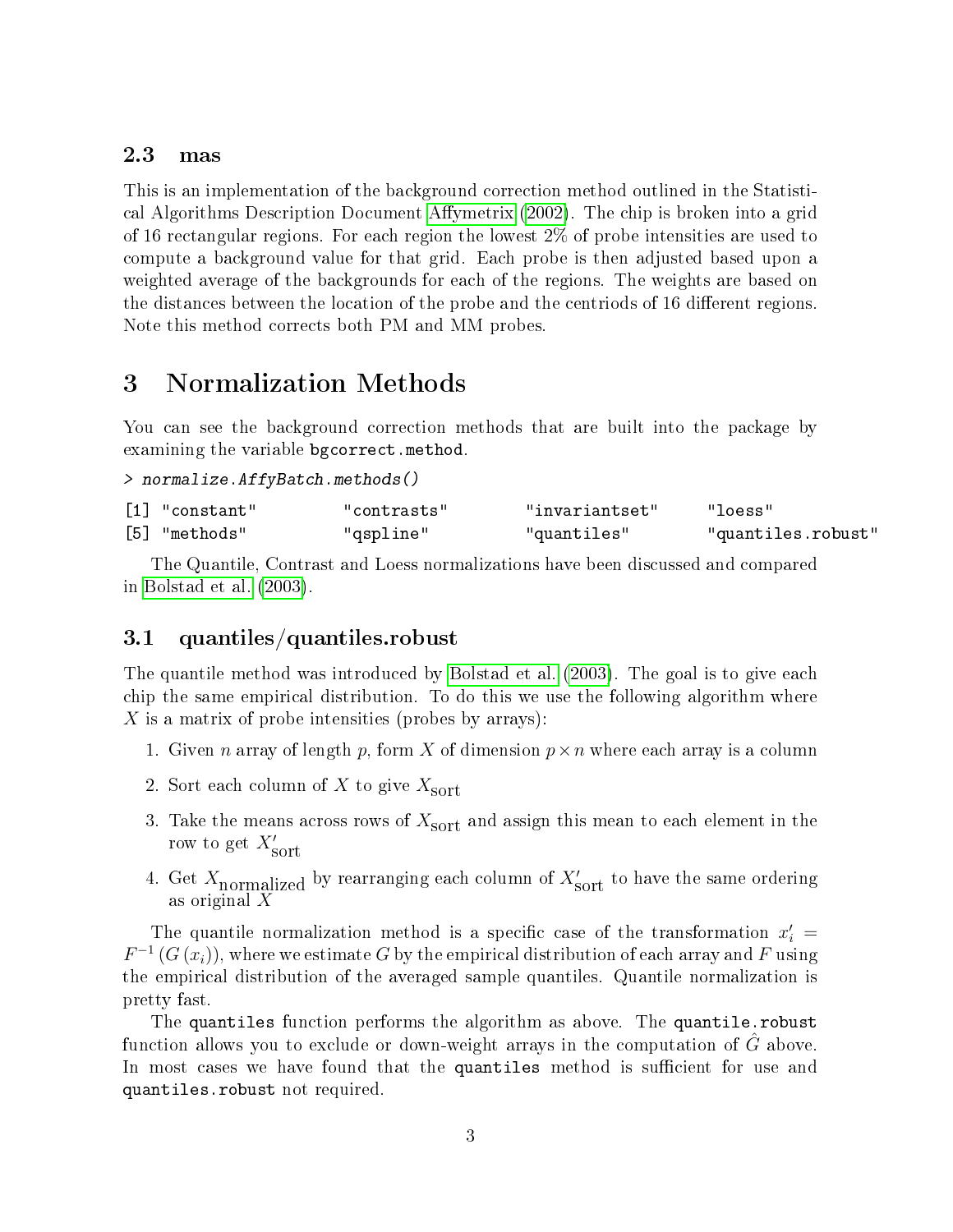### <span id="page-3-0"></span>3.2 loess

There is a discussion of this method in [Bolstad et al.](#page-6-2) [\(2003\)](#page-6-2). It generalizes the M vs  $\ddot{A}$ methodology proposed in [Dudoit et al.](#page-6-3) [\(2002\)](#page-6-3) to multiple arrays. It works in a pairwise manner and is thus slow when used with a large number of arrays.

### <span id="page-3-1"></span>3.3 contrasts

This method was proposed by [Åstrand](#page-6-4) [\(2003\)](#page-6-4). It is also a variation on the M vs A methodology, but the normalization is done by transforming the data to a set of contrasts, then normalizing.

## <span id="page-3-2"></span>3.4 constant

A scaling normalization. This means that all the arrays are scaled so that they have the same mean value. This would be typical of the approach taken by Affymetrix. However, the Affymetrix normalization is usually done after summarization (you can investigate affy.scalevalue.exprSet if you are interested) and this normalization is carried out before summarization.

## <span id="page-3-3"></span>3.5 invariantset

A normalization similar to that used in the dChip software [Li and Wong](#page-6-5) [\(2001a\)](#page-6-5). Using a baseline array, arrays are normalized by selecting invariant sets of genes (or probes) then using them to fit a non-linear relationship between the "treatment" and "baseline" arrays. The non-linear relationship is used to carry out the normalization.

# <span id="page-3-4"></span>3.6 qspline

This method is documented in [Workman et al.](#page-6-6) [\(2002\)](#page-6-6). Using a target array (either one of the arrays or a synthetic target), arrays are normalized by tting splines to the quantiles, then using the splines to perform the normalization.

# <span id="page-3-5"></span>4 PM correct methods

```
> pmcorrect.methods()
[1] "mas" "methods" "pmonly" "subtractmm"
```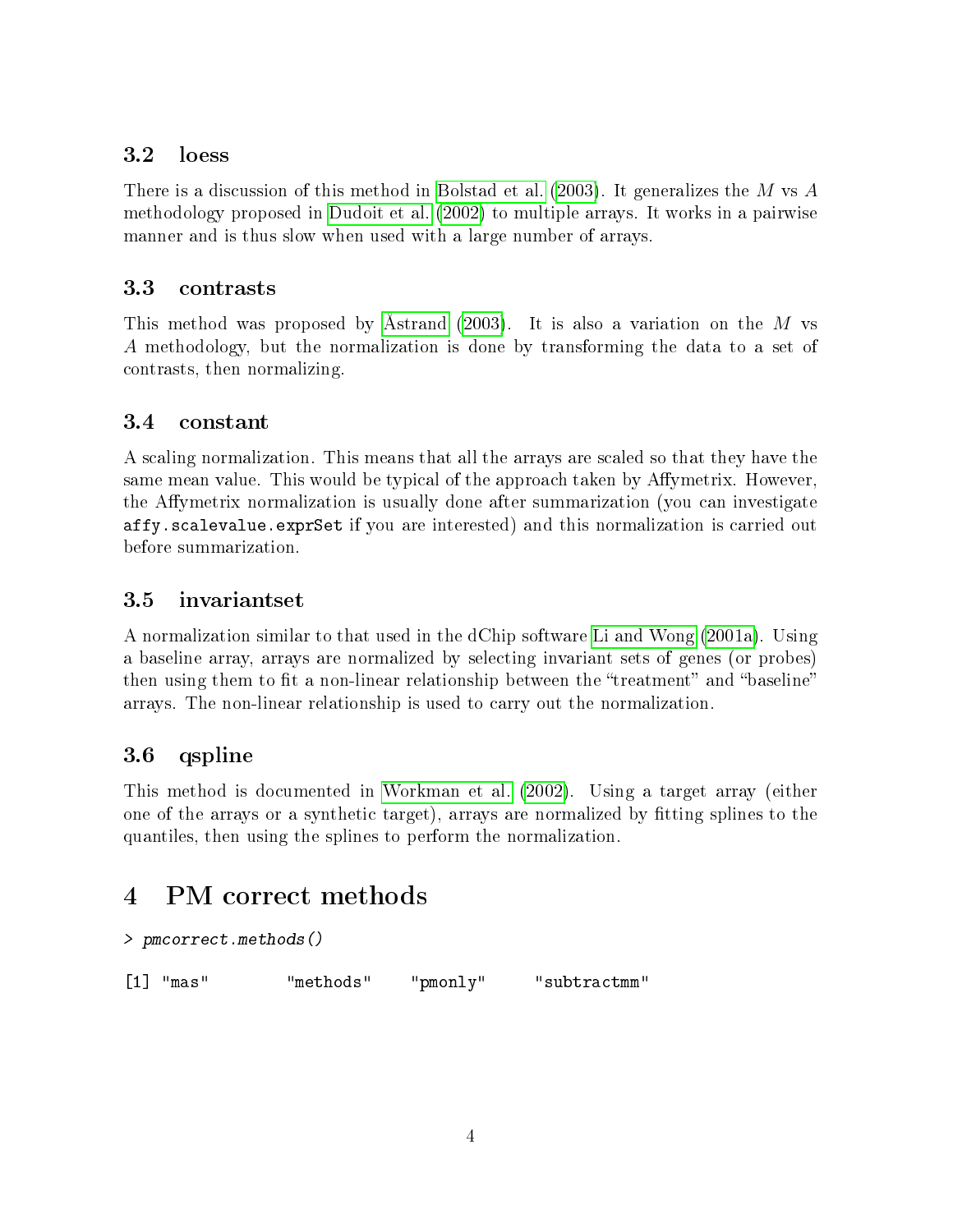### <span id="page-4-0"></span>4.1 mas

An *ideal mismatch* is subtracted from PM. The ideal mismatch is documented by Affymetrix [\(2002\)](#page-6-1). It has been designed so that you subtract MM when possible (ie MM is less than PM) or something else when it is not possible. The Ideal Mismatch will always be less than the corresponding PM and thus we can safely subtract it without risk of negative values.

## <span id="page-4-1"></span>4.2 pmonly

Make no adjustment to the pm values.

### <span id="page-4-2"></span>4.3 subtractmm

Subtract MM from PM. This would be the approach taken in MAS 4 Affymetrix [\(1999\)](#page-6-7). It could also be used in conjunction with the Li-Wong model.

# <span id="page-4-3"></span>5 Summarization methods

```
> express.summary.stat.methods()
```
[1] "avgdiff" "liwong" "mas" "medianpolish" "playerout"

### <span id="page-4-4"></span>5.1 avgdi

Compute the average. This is the approach that was taken in Affymetrix [\(1999\)](#page-6-7).

### <span id="page-4-5"></span>5.2 liwong

This is an implementation of the methods proposed in [Li and Wong](#page-6-5) [\(2001a\)](#page-6-5) and [Li and](#page-6-8) [Wong](#page-6-8) [\(2001b\)](#page-6-8). The Li-Wong MBEI is based upon fitting the following multi-chip model to each probeset

$$
y_{ij} = \phi_i \theta_j + \epsilon_{ij} \tag{1}
$$

where  $y_{ij}$  is  $PM_{ij}$  or the difference between  $PM_{ij} - MM_{ij}$ . The  $\phi_i$  parameter is a probe response parameter and  $\theta_j$  is the expression on array  $j$ .

### <span id="page-4-6"></span>5.3 mas

As documented in Affymetrix [\(2002\)](#page-6-1), a robust average using 1-step Tukey biweight on  $log<sub>2</sub>$  scale.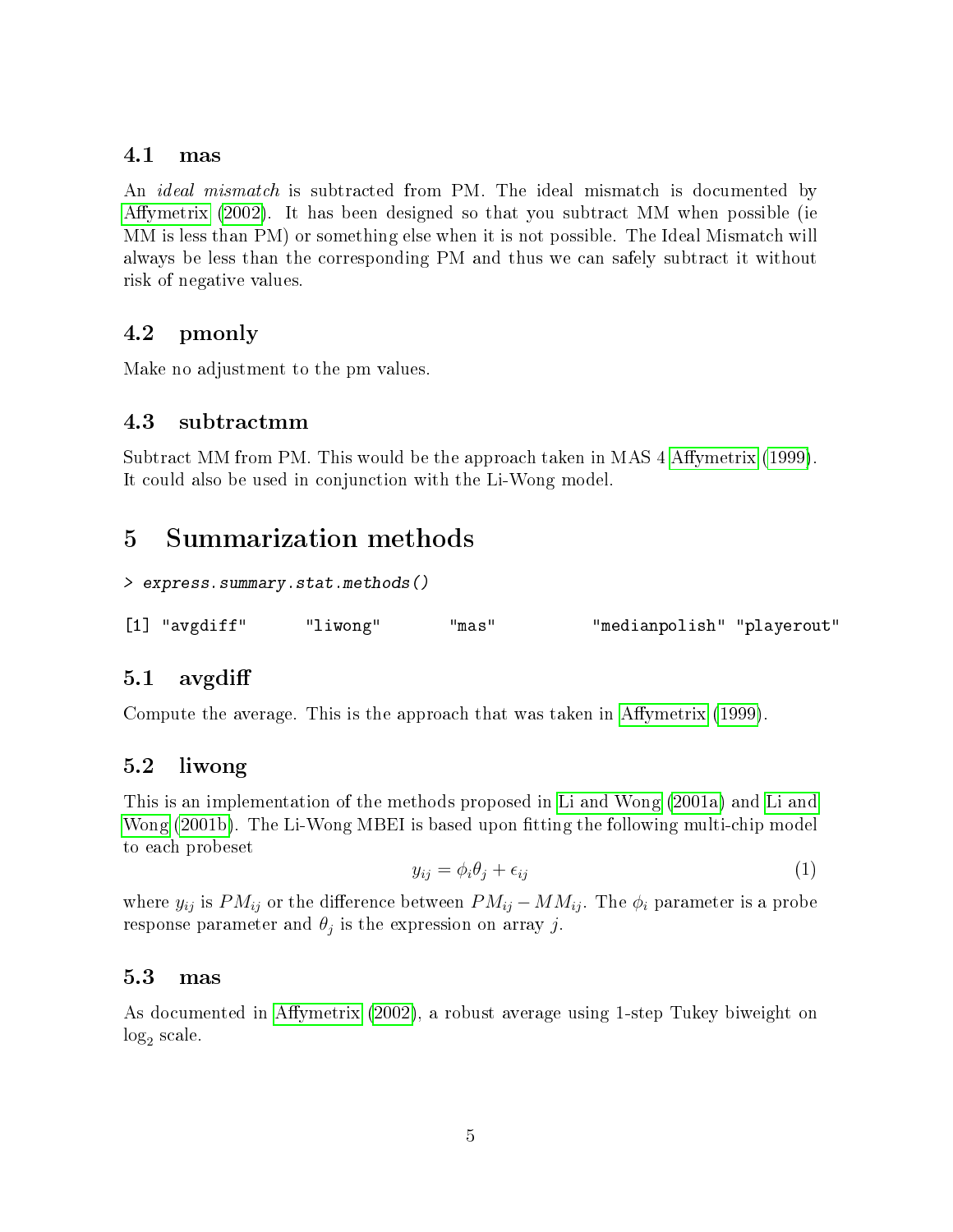### <span id="page-5-0"></span>5.4 medianpolish

This is the summarization used in the RMA expression summary [Irizarry et al.](#page-6-0) [\(2003\)](#page-6-0). A multichip linear model is fit to data from each probeset. In particular for a probeset k with  $i = 1, \ldots, I_k$  probes and data from  $j = 1, \ldots, J$  arrays we fit the following model

$$
\log_2\left(PM_{ij}^{(k)}\right) = \alpha_i^{(k)} + \beta_j^{(k)} + \epsilon_{ij}^{(k)}
$$

where  $\alpha_i$  is a probe effect and  $\beta_j$  is the log<sub>2</sub> expression value. The medianpolish is an algorithm (see [Tukey](#page-6-9) [\(1977\)](#page-6-9)) for fitting this model robustly. Please note that expression values you get using this summary measure will be in  $\log_2$  scale.

### <span id="page-5-1"></span>5.5 playerout

This method is detailed in [Lazaridis et al.](#page-6-10) [\(2002\)](#page-6-10). A non-parametric method is used to determine weights. The expression value is then the weighted average.

# <span id="page-5-2"></span>6 Putting it altogether using expresso

The function that you should use is expresso. It is important to note that not every preprocessing method can be combined together. In particular the rma backgrounds adjust only PM probe intensities and so they should only be used in conjunction with the pmonly PM correction. Also remember that the mas and medianpolish summarization methods  $\log_2$  transform the data, thus they should not be used in conjunction with any preprocessing steps that are likely to yield negatives like the subtractmm pm correction method. The following is a typical call to expresso.

```
library(affydata)
data(Dilution)
eset <- expresso(Dilution,bgcorrect.method="rma",
                 normalize.method="quantiles",
                 pmcorrect.method="pmonly",
                 summary.method="medianpolish")
```
This would give you the RMA expression measure, but of course there are other ways of computing RMA (chiefly rma). The true power of expresso becomes apparent when you start combining different methods. By choosing a method for each of the four steps (bgcorrect.method, normalize.method, pmcorrect.method, summary.method) you can create quite a variety of expression measures. For instance

```
eset <- expresso(Dilution,bgcorrect.method="mas",
                  normalize.method="qspline",
                  pmcorrect.method="subtractmm",
                  summary.method="playerout")
```